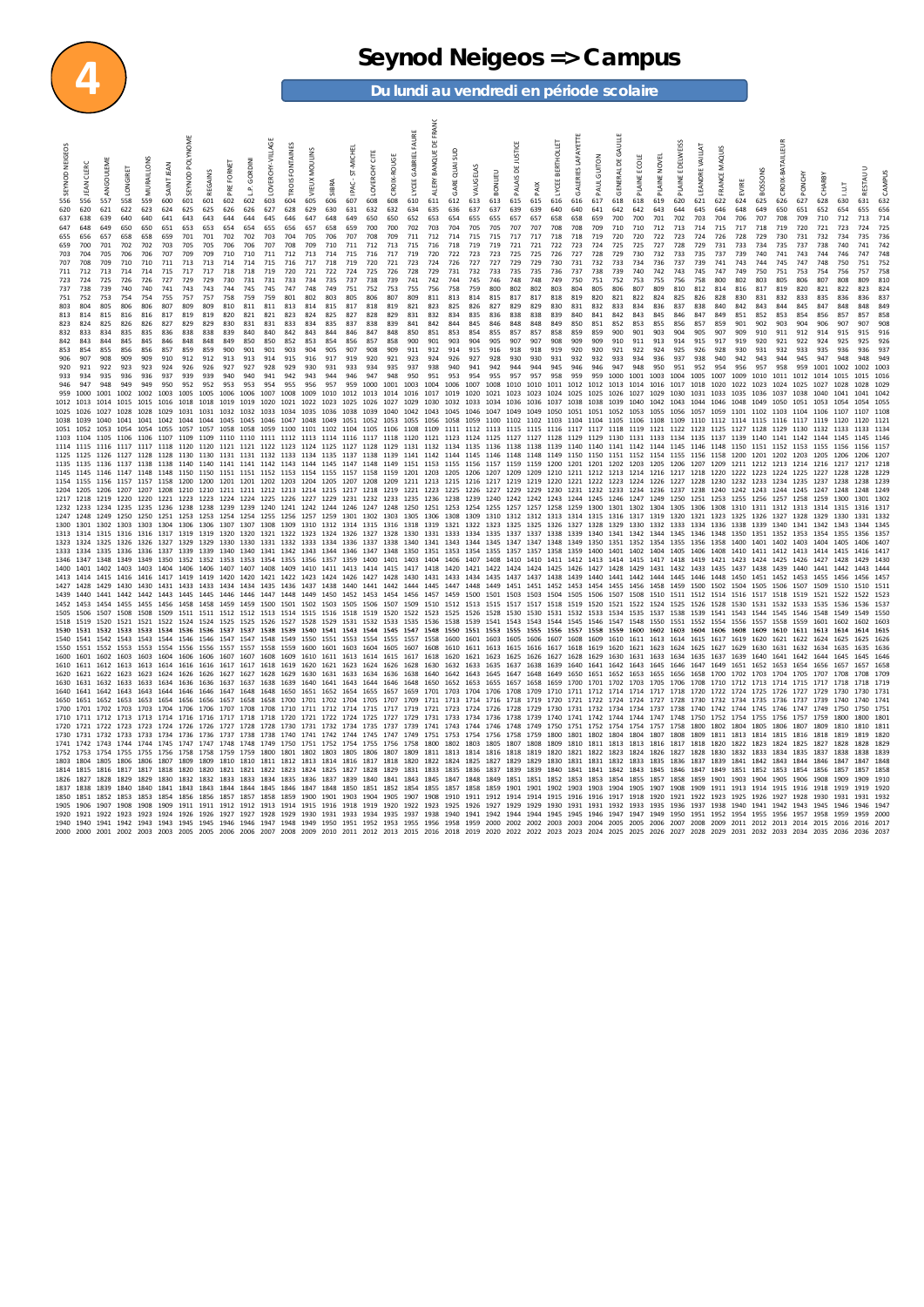

## **62 Campus => Seynod Neigeos**<br> **Du lundi au vendredi en période scolaire**

**Du lundi au vendredi en période scolaire**

|                        |              |                        |                                  |              |                  |            |                                    |                      |                |              |                                            |            |              |                           |                   |            |            |            |                                                                                                                                                                                                                                                                                                                                                                                                     |            | FRA             | FAURE                       |             |                 |                                                                                 |            |               |                        |                 |                                                 |             |             |                   |                  |                                                       |                   |                                  |                        |                |
|------------------------|--------------|------------------------|----------------------------------|--------------|------------------|------------|------------------------------------|----------------------|----------------|--------------|--------------------------------------------|------------|--------------|---------------------------|-------------------|------------|------------|------------|-----------------------------------------------------------------------------------------------------------------------------------------------------------------------------------------------------------------------------------------------------------------------------------------------------------------------------------------------------------------------------------------------------|------------|-----------------|-----------------------------|-------------|-----------------|---------------------------------------------------------------------------------|------------|---------------|------------------------|-----------------|-------------------------------------------------|-------------|-------------|-------------------|------------------|-------------------------------------------------------|-------------------|----------------------------------|------------------------|----------------|
|                        |              |                        |                                  |              | CROIX-BATAILLEUR |            |                                    |                      |                |              |                                            | GAULLE     |              | <b>GALERIES LAFAYETTE</b> | LYCEE BERTHOLLET  |            | у          |            |                                                                                                                                                                                                                                                                                                                                                                                                     | QUAI OUEST | ALERY BANQUE DE |                             |             |                 |                                                                                 |            |               |                        | OVERCHY-VILLAGE |                                                 |             |             | <b>NOME</b>       |                  |                                                       |                   |                                  |                        |                |
|                        |              |                        |                                  |              |                  |            |                                    | <b>FRANCE MAQUIS</b> |                | PLAINE NOVEL | <b>PLAINE ECOLE</b>                        |            |              |                           |                   |            | DE JUST    |            | SOMMEILLER                                                                                                                                                                                                                                                                                                                                                                                          |            |                 | LYCEE GABRIEL               | CROIX-ROUGE | Ğ               | <b>HOW</b> :                                                                    |            | VIEUX MOULINS | <b>TROIS FONTAINES</b> |                 |                                                 |             |             |                   |                  |                                                       |                   |                                  |                        | SEYNOD NEIGEOS |
|                        |              |                        |                                  |              |                  |            |                                    |                      | ANEMONES       |              |                                            | GENERAL DE | PAUL GUITON  |                           |                   |            |            |            |                                                                                                                                                                                                                                                                                                                                                                                                     |            |                 |                             |             | <b>LOVERCHY</b> | 57                                                                              |            |               |                        |                 | GORDINI                                         | FORNET      |             |                   | <b>ANNT JEAN</b> | MURAILLONS                                            | LONGIRET          | ANGOULEME                        | <b>EAN CLERC</b>       |                |
| CAMPUS                 |              |                        | CHARBY                           | PONGHY       |                  | BOSSOI     | EVIRE                              |                      |                |              |                                            |            |              |                           |                   |            | PALAIS     |            |                                                                                                                                                                                                                                                                                                                                                                                                     |            |                 |                             |             |                 | PAC.                                                                            |            |               |                        |                 | ڭ                                               |             |             | SEYNOD            |                  |                                                       |                   |                                  |                        |                |
| 556                    | 556          | 557                    | 557                              | 559          | 559              | 600        | 602                                | 603                  | 604            | 606          | 606                                        | 607        | 607          | 608                       | 608               | 609        | 610        | 611        | 612                                                                                                                                                                                                                                                                                                                                                                                                 | 614        | 614             | 615                         | 616         | 617             | 618                                                                             | 620        | 621           | 622                    | 623             | 623                                             | 624         | 625         | 626               | 627              | 628                                                   | 628               | 629                              | 630                    | 632            |
| 616<br>636             | 616<br>636   | 617<br>637             | 617<br>637                       | 619<br>639   | 619<br>639       | 620<br>640 | 622<br>642                         | 623<br>643           | 624<br>644     | 626<br>646   | 626<br>647                                 | 627<br>647 | 627<br>648   | 628<br>649                | 628<br>649        | 629<br>650 | 630<br>651 | 631<br>652 | 632<br>653                                                                                                                                                                                                                                                                                                                                                                                          | 634<br>655 | 635<br>656      | 636<br>657                  | 637<br>658  | 638<br>659      | 639<br>700                                                                      | 641<br>702 | 642<br>703    | 643<br>704             | 644<br>705      | 644<br>705                                      | 645<br>706  | 646<br>707  | 647<br>708        | 648<br>709       | 649<br>710                                            | 649<br>710        | 650<br>711                       | 651<br>712             | 653<br>714     |
| 650                    | 650          | 651                    | 651                              | 653          | 653              | 654        | 656                                | 657                  | 658            | 700          | 701                                        | 701        | 702          | 703                       | 704               | 705        | 706        | 707        | 708                                                                                                                                                                                                                                                                                                                                                                                                 | 710        | 711             | 712                         | 713         | 714             | 715                                                                             | 717        | 718           | 719                    | 720             | 720                                             | 721         | 722         | 723               | 724              | 725                                                   | 725               | 726                              | 727                    | 729            |
| 703<br>712             | 703<br>712   | 704<br>713             | 704<br>713                       | 706<br>715   | 706<br>716       | 707<br>717 | 709<br>719                         | 711<br>721           | 712<br>722     | 714<br>724   | 715<br>725                                 | 715<br>726 | 716<br>727   | 717<br>728                | 718<br>729        | 719<br>730 | 720<br>731 | 721<br>732 | 722<br>733                                                                                                                                                                                                                                                                                                                                                                                          | 724<br>735 | 725<br>736      | 726<br>737                  | 727<br>738  | 729<br>740      | 730<br>741                                                                      | 732<br>743 | 732<br>743    | 734<br>745             | 735<br>746      | 736<br>747                                      | 737<br>748  | 738<br>749  | 739<br>750        | 740<br>751       | 741<br>752                                            | 742<br>753        | 743<br>754                       | 744<br>755             | 746<br>75      |
| 721                    | 721          | 722                    | 723                              | 725          | 726              | 727        | 729                                | 731                  | 732            | 734          | 735                                        | 736        | 737          | 738                       | 739               | 740        | 741        | 742        | 743                                                                                                                                                                                                                                                                                                                                                                                                 | 745        | 746             | 747                         | 749         | 750             | 752                                                                             | 754        | 754           | 756                    | 757             | 758                                             | 759         | 800         | 801               | 802              | 803                                                   | 804               | 805                              | 806                    | 808            |
| 730<br>740             | 730<br>740   | 731<br>741             | 732<br>742                       | 734<br>744   | 735<br>745       | 736<br>746 | 738<br>748                         | 740<br>750           | 741<br>751     | 743<br>753   | 744<br>754                                 | 745<br>755 | 746<br>756   | 747<br>757                | 748<br>758        | 749<br>759 | 750<br>800 | 751<br>801 | 752<br>802                                                                                                                                                                                                                                                                                                                                                                                          | 754<br>804 | 755<br>805      | 756<br>806                  | 758<br>807  | 759<br>809      | 801<br>810                                                                      | 803<br>812 | 803<br>812    | 805<br>814             | 806<br>815      | 807<br>816                                      | 808<br>817  | 809<br>818  | 810<br>819        | 811<br>820       | 812<br>821                                            | 813<br>822        | 814<br>823                       | 816<br>825             | 818<br>82      |
| 746                    | 746<br>753   | 747<br>754             | 748<br>755                       | 750          | 751<br>758       | 752<br>759 | 754                                | 756<br>803           | 757<br>804     | 759          | 800                                        | 800<br>807 | 801          | 802<br>809                | 803               | 804<br>811 | 805        | 806        | 807                                                                                                                                                                                                                                                                                                                                                                                                 | 809<br>816 | 810<br>817      | 811                         | 812<br>819  | 814<br>821      | 815<br>822                                                                      | 817<br>824 | 817<br>824    | 819<br>826             | 820<br>827      | 821                                             | 822<br>829  | 823<br>830  | 824<br>831        | 825<br>832       | 826<br>833                                            | 827<br>834        | 828<br>835                       | 830<br>837             | 839            |
| 753<br>804             | 804          | 805                    | 805                              | 757<br>807   | 808              | 809        | 801<br>811                         | 813                  | 814            | 806<br>816   | 807<br>817                                 | 817        | 808<br>818   | 819                       | 810<br>820        | 821        | 812<br>822 | 813<br>823 | 814<br>824                                                                                                                                                                                                                                                                                                                                                                                          | 826        | 827             | 818<br>828                  | 829         | 831             | 832                                                                             | 834        | 834           | 836                    | 837             | 828<br>838                                      | 839         | 840         | 841               | 842              | 843                                                   | 844               | 845                              | 847                    | 849            |
| 813                    | 813          | 814                    | 814                              | 816          | 817              | 818        | 820                                | 822                  | 823            | 825          | 826                                        | 826        | 827          | 828                       | 829               | 830        | 831        | 832        | 833                                                                                                                                                                                                                                                                                                                                                                                                 | 835        | 836             | 837                         | 838         | 840             | 841                                                                             | 843        | 843           | 845                    | 846             | 846                                             | 847         | 848         | 849               | 850              | 851                                                   | 852               | 853                              | 855                    | 85             |
| 822<br>832             | 822<br>832   | 823<br>833             | 823<br>833                       | 825<br>835   | 826<br>836       | 827<br>837 | 829<br>839                         | 831<br>841           | 832<br>842     | 834<br>844   | 835<br>845                                 | 835<br>845 | 836<br>846   | 837<br>847                | 838<br>847        | 839<br>848 | 840<br>849 | 841<br>850 | 842<br>851                                                                                                                                                                                                                                                                                                                                                                                          | 844<br>853 | 845<br>854      | 846<br>855                  | 847<br>856  | 849<br>858      | 850<br>859                                                                      | 852<br>901 | 852<br>901    | 854<br>903             | 855<br>904      | 855<br>904                                      | 856<br>905  | 857<br>906  | 858<br>907        | 859<br>908       | 900<br>909                                            | 901<br>910        | 902<br>911                       | 904<br>913             | 906<br>915     |
| 844<br>857             | 844<br>857   | 845<br>858             | 845<br>858                       | 847<br>900   | 848<br>900       | 849<br>901 | 851<br>903                         | 853<br>905           | 854<br>906     | 856<br>908   | 857<br>909                                 | 857<br>909 | 858<br>910   | 859<br>911                | 859<br>911        | 900<br>912 | 901<br>913 | 902<br>914 | 903<br>915                                                                                                                                                                                                                                                                                                                                                                                          | 905<br>917 | 906<br>918      | 907<br>919                  | 908<br>920  | 910<br>922      | 911<br>923                                                                      | 913<br>925 | 913<br>925    | 915<br>927             | 916<br>928      | 916<br>928                                      | 917<br>929  | 918<br>930  | 919<br>931        | 920<br>932       | 921<br>933                                            | 922<br>934        | 923<br>935                       | 925<br>936             | 92             |
| 910                    | 910          | 911                    | 911                              | 913          | 913              | 914        | 916                                | 918                  | 919            | 921          | 922                                        | 922        | 923          | 924                       | 924               | 925        | 926        | 927        | 928                                                                                                                                                                                                                                                                                                                                                                                                 | 930        | 931             | 932                         | 933         | 935             | 936                                                                             | 938        | 938           | 940                    |                 | 941                                             | 942         | 943         | 944               | 945              |                                                       |                   |                                  |                        |                |
| 923<br>934             | 923<br>934   | 924<br>935             | 924<br>935                       | 926<br>937   | 926<br>937       | 927<br>938 | 929<br>940                         | 931<br>942           | 932<br>943     | 934<br>945   | 935<br>946                                 | 935<br>946 | 936<br>947   | 937<br>948                | 937<br>948        | 938<br>949 | 939<br>950 | 940<br>951 | 941<br>952                                                                                                                                                                                                                                                                                                                                                                                          | 943<br>954 | 944<br>955      | 945<br>956                  | 946<br>957  | 948<br>959      | 949<br>1000 1002 1002                                                           | 951        | 951           | 953<br>1004            | 954<br>1005     | 954<br>1005                                     | 955<br>1006 | 956<br>1007 | 957<br>1008       | 958<br>1009      | 959<br>1010                                           | 959<br>1010       | 1000<br>1011                     | 1001<br>1012 101       |                |
| 947                    | 947          | 948                    | 948                              | 950          | 950              | 951        | 953                                | 955                  | 956            | 958          | 959                                        | 959        | 1000         | 1001                      | 1001              | 1002       | 1003       | 1004       | 1005                                                                                                                                                                                                                                                                                                                                                                                                | 1007       | 1008            | 1009                        | 1010 1012   |                 | 1013                                                                            | 1015 1015  |               | 1017                   | 1018            | 1018                                            | 1019        | 1020        | 1021              | 1022             | 1023                                                  | 1023              | 1024                             | 1025                   | 102            |
| 1000<br>1013           | 1000<br>1013 | 1001<br>1014           | 1001<br>1014                     | 1003<br>1016 | 1003<br>1016     | 1004       | 1006<br>1017 1019                  | 1008<br>1021         | 1009           | 1011         | 1012<br>1022 1024 1025 1025 1026           | 1012       | 1013         | 1014<br>1027              | 1014<br>1027 1028 | 1015       | 1016       | 1017       | 1018<br>1029 1030 1031 1033                                                                                                                                                                                                                                                                                                                                                                         | 1020       | 1021            | 1022<br>1034 1035 1036 1038 | 1023        | 1025            | 1026<br>1039 1041 1041 1043                                                     | 1028       | 1028          | 1030                   | 1031<br>1044    | 1031<br>1044 1045 1046                          | 1032        | 1033        | 1034<br>1047 1048 | 1035             | 1036<br>1049                                          | 1036<br>1049      | 1037<br>1050                     | 1038<br>1051 105       | 104            |
| 1026 1026              |              | 1027                   | 1027                             | 1029         | 1029             | 1030       |                                    |                      |                |              |                                            |            |              |                           |                   |            |            |            | 1032 1034 1035 1037 1038 1038 1039 1040 1040 1041 1042 1043 1044 1046 1047 1048 1049 1051 1052 1054 1054 1056 1057 1057 1058 1059 1100 1101 1102 1103 1103                                                                                                                                                                                                                                          |            |                 |                             |             |                 |                                                                                 |            |               |                        |                 |                                                 |             |             |                   |                  |                                                       |                   |                                  | 1104 1106              |                |
| 1038<br>1052 1052      | 1038         | 1039                   | 1039                             | 1041         | 1041             |            |                                    |                      |                |              |                                            |            |              |                           |                   |            |            |            | 1042 1044 1046 1047 1049 1050 1050 1051 1052 1052 1053 1054 1055 1056 1058 1059 1100 1101 1103 1104 1106 1106 1108 1109 1109 1109 1111 1112 1113 1114 1115 1116 1117 111<br>1053 1053 1055 1056 1058 1100 1101 1103 1104 1104 1105 1106 1106 1107 1108 1109 1110 1112 1113 1114 1115 1117 1118 1120 1120 1122 1123 1124 1125 1126 1127 1128 1129 1130 1131 113                                      |            |                 |                             |             |                 |                                                                                 |            |               |                        |                 |                                                 |             |             |                   |                  |                                                       |                   |                                  |                        |                |
|                        |              |                        |                                  |              |                  |            |                                    |                      |                |              |                                            |            |              |                           |                   |            |            |            | 1106 1108 1108 1109 1111 1113 1114 1116 1117 1117 1118 1119 1119 1120 1121 1122 1123 1125 1126 1127 1128 1130 1131 1133 1133 1135 1136 1136 1137 1138 1139 1140 1141 1142 1143                                                                                                                                                                                                                      |            |                 |                             |             |                 |                                                                                 |            |               |                        |                 |                                                 |             |             |                   |                  |                                                       |                   |                                  |                        |                |
|                        |              |                        |                                  |              |                  |            |                                    |                      |                |              |                                            |            |              |                           |                   |            |            |            | 1118 1118 1119 1119 1121 1121 1122 1124 1126 1127 1129 1130 1130 1131 1132 1132 1133 1134 1135 1136 1138 1139 1140 1141 1143 1144 1146 1148 1149 1149 1150 1151 1152 1153 1154 1155 1156<br>1131 1131 1132 1132 1134 1134 1135 1137 1139 1140 1142 1143 1143 1144 1145 1145 1145 1146 1147 1148 1149 1151 1152 1153 1154 1156 1157 1159 1159 1201 1202 1202 1202 1203 1204 1205 1206 1207 1208 1209 |            |                 |                             |             |                 |                                                                                 |            |               |                        |                 |                                                 |             |             |                   |                  |                                                       |                   |                                  | 1157 1159<br>1210 1212 |                |
|                        |              |                        |                                  |              |                  |            |                                    |                      |                |              |                                            |            |              |                           |                   |            |            |            | 1143 1143 1144 1144 1146 1147 1148 1150 1152 1153 1155 1156 1156 1157 1158 1158 1159 1200 1201 1202 1204 1205 1206 1207 1209 1210 1212 1212 1212 1214 1215 1215 1216 1217 1218 1219 1220 1221 1222                                                                                                                                                                                                  |            |                 |                             |             |                 |                                                                                 |            |               |                        |                 |                                                 |             |             |                   |                  |                                                       |                   |                                  | 1223 1225              |                |
| 1152 1152<br>1202 1202 |              |                        |                                  |              |                  |            |                                    |                      |                |              |                                            |            |              |                           |                   |            |            |            | 1153 1154 1156 1157 1158 1200 1202 1203 1205 1206 1206 1207 1208 1209 1210 1211 1212 1213 1215 1216 1217 1218 1220 1221 1223 1223 1225 1225 1226 1227 1228 1229 1230 1231<br>1203 1204 1206 1207 1208 1210 1212 1213 1215 1216 1216 1217 1218 1219 1220 1221 1222 1224 1226 1227 1228 1229 1231 1232 1234 1234 1234 1236 1237 1237 1238 1239 1240 1241 1242 1243                                    |            |                 |                             |             |                 |                                                                                 |            |               |                        |                 |                                                 |             |             |                   |                  |                                                       | 1232              | 1233<br>1244 1245 124            | 1234 123               |                |
| 1212 1212              |              |                        |                                  |              |                  |            |                                    |                      |                |              |                                            |            |              |                           |                   |            |            |            | 1213 1214 1216 1217 1218 1220 1222 1223 1225 1226 1226 1227 1228 1229 1230 1231 1232 1234 1236 1237 1238 1239 1241 1242 1244 1244 1244 1246 1247 1247 1248 1249 1250 1251 1252 1253                                                                                                                                                                                                                 |            |                 |                             |             |                 |                                                                                 |            |               |                        |                 |                                                 |             |             |                   |                  |                                                       |                   | 1254 1255 125                    |                        |                |
| 1225<br>1240           | 1225<br>1240 |                        |                                  |              |                  |            |                                    |                      |                |              |                                            |            |              |                           |                   |            |            |            | 1226 1226 1228 1229 1230 1232 1234 1235 1237 1238 1238 1239 1240 1241 1242 1243 1244 1246 1248 1249 1250 1251 1253 1254 1256 1256 1256 1258 1259 1259 1300 1301 1302 1303 1304 1305<br>1241 1243 1244 1245 1247 1249 1250 1252 1253 1253 1254 1255 1256 1257 1258 1259 1300 1302 1303 1305 1306 1308 1310 1312 1312 1314 1315 1315 1315 1317 1318 1319 1320                                         |            |                 |                             |             |                 |                                                                                 |            |               |                        |                 |                                                 |             |             |                   |                  |                                                       |                   |                                  | 1306 130               |                |
| 1257 1257              |              |                        |                                  |              |                  |            |                                    |                      |                |              |                                            |            |              |                           |                   |            |            |            | 1258 1258 1300 1301 1302 1304 1306 1307 1309 1310 1310 1311 1312 1313 1314 1315 1316 1317 1319 1320 1322 1323 1325 1327 1329 1329 1331 1332 1332 1333 1334 1335 1336 1337 1337                                                                                                                                                                                                                      |            |                 |                             |             |                 |                                                                                 |            |               |                        |                 |                                                 |             |             |                   |                  |                                                       |                   |                                  | 1339 134               |                |
| 1326                   | 1326         | 1327                   | 1327                             | 1329         | 1330             | 1331 1333  |                                    |                      |                |              | 1335 1336 1338 1339 1339                   |            |              |                           |                   |            |            |            | 1314 1314 1315 1315 1317 1318 1319 1321 1323 1324 1326 1327 1327 1328 1329 1330 1331 1332 1333 1334 1336 1337 1338 1339 1341 1342 1344 1344 1344 1346 1347 1348 1349 1350 1351 1352 1353<br>1340 1341 1342 1343 1344 1345 1346 1348 1349 1350 1351 1353 1354 1356 1356 1358                                                                                                                         |            |                 |                             |             |                 |                                                                                 |            |               |                        |                 | 1359 1359 1400 1401 1402 1403                   |             |             |                   |                  | 1404                                                  | 1405              | 1354<br>1406                     | 1356 1358<br>1408 1410 |                |
| 1337                   | 1337         |                        | 1338 1338 1340                   |              |                  |            | 1341 1342 1344 1346 1347 1349 1350 |                      |                |              |                                            | 1350       |              |                           |                   |            |            |            | 1351 1352 1353 1354 1355 1356 1357 1359 1400 1401 1402 1404 1405 1407 1407 1409                                                                                                                                                                                                                                                                                                                     |            |                 |                             |             |                 |                                                                                 |            |               |                        |                 |                                                 |             |             |                   |                  | 1410 1410 1411 1412 1413 1414 1415 1416 1417 1419 142 |                   |                                  |                        |                |
| 1350<br>1402           | 1350<br>1402 |                        |                                  |              |                  |            |                                    |                      |                |              |                                            |            |              |                           |                   |            |            |            | 1351 1353 1354 1355 1357 1359 1400 1402 1403 1403 1404 1405 1406 1407 1408 1409 1410 1412 1413 1414 1415 1417 1418 1420 1420 1422 1423 1423 1424 1425 1426 1427 1428 1429<br>1403 1405 1406 1407 1409 1411 1412 1414 1415 1415 1416 1417 1418 1419 1420 1421 1422 1424 1425 1426 1427 1429 1430 1431 1432 1434 1435 1435 1436 1437 1438 1439 1440 1441 1442 1444 1446                               |            |                 |                             |             |                 |                                                                                 |            |               |                        |                 |                                                 |             |             |                   |                  |                                                       |                   | 1430                             | 1432 1434              |                |
| 1415                   | 1415         |                        |                                  |              |                  |            |                                    |                      |                |              |                                            |            |              |                           |                   |            |            |            | 1416 1416 1418 1419 1420 1422 1424 1425 1427 1428 1429 1430 1431 1432 1433 1434 1435 1437 1438 1439 1440 1442 1443 1445 1445 1447 1448 1448 1449 1450                                                                                                                                                                                                                                               |            |                 |                             |             |                 |                                                                                 |            |               |                        |                 |                                                 |             |             |                   |                  | 1451 1452 1453 1454 1455 1457 1459                    |                   |                                  |                        |                |
|                        |              |                        |                                  |              |                  |            |                                    |                      |                |              |                                            |            |              |                           |                   |            |            |            | 1429 1431 1432 1433 1435 1437 1438 1440 1441 1441 1442 1443 1444 1445 1446 1447 1448 1450 1451 1452 1453 1455 1455 1458 1458 1500 1501 1502 1503 1504 1505 1506 1507 1508<br>1442 1444 1445 1446 1448 1450 1451 1453 1454 1454 1455 1456 1457 1458 1459 1500 1501 1503 1504 1505 1506 1508 1509 1511 1511 1513 1514 1515 1516 1517 1518 1519 1520 1521 1522                                         |            |                 |                             |             |                 |                                                                                 |            |               |                        |                 |                                                 |             |             |                   |                  |                                                       |                   |                                  |                        |                |
| 1506 1506              |              |                        |                                  |              |                  |            |                                    |                      |                |              |                                            |            |              |                           |                   |            |            |            | 1454 1454 1455 1455 1457 1458 1459 1501 1503 1504 1506 1507 1507 1508 1509 1510 1511 1512 1513 1514 1516 1517 1518 1520 1521 1523 1525 1525 1525 1527 1528 1539 1531 1532 1533 1534 1535<br>1507 1507 1509 1510 1511 1513 1515 1516 1518 1519 1519 1520 1521 1522 1523 1524 1525 1526 1528 1529 1530 1532 1533 1535 1537 1537 1539 1540 1541 1542 1543 1544 1545 1546 1547 1548                     |            |                 |                             |             |                 |                                                                                 |            |               |                        |                 |                                                 |             |             |                   |                  |                                                       |                   | 1536                             | 1537 1539<br>1549 155  |                |
| 1519 1519              |              | 1520 1520              |                                  | 1522         |                  |            |                                    |                      |                |              |                                            |            |              |                           |                   |            |            |            | 1523 1524 1526 1528 1529 1531 1532 1532 1533 1534 1535 1536 1537 1538 1539 1541 1542 1543 1545 1546 1548 1550 1550 1552 1553 1554 1555 1556 1557 1558 1559                                                                                                                                                                                                                                          |            |                 |                             |             |                 |                                                                                 |            |               |                        |                 |                                                 |             |             |                   |                  |                                                       | 1600              | 1601                             | 1602 1604              |                |
| 1532<br>1544 1544      | 1532         |                        | 1533 1533 1535<br>1545 1545 1547 |              |                  |            |                                    |                      |                |              |                                            |            |              |                           |                   |            |            |            | 1536 1537 1539 1541 1542 1544 1545 1545 1546 1547 1548 1549 1550 1551 1552 1554 1555 1556 1558 1559 1601 1603 1603 1605 1606 1607 1608 1609<br>1548 1549 1551 1553 1554 1556 1557 1558 1559 1600 1601 1602 1603 1604 1606 1607 1608 1610 1611 1613 1615 1615 1617 1618 1619 1620 1621 1622 1623 1624 1625                                                                                           |            |                 |                             |             |                 |                                                                                 |            |               |                        |                 |                                                 |             |             |                   |                  | 1610 1611 1612 1613                                   |                   | 1614<br>1626                     | 1615 161<br>1627 1629  |                |
| 1555                   | 1555         |                        | 1556 1556 1558                   |              | 1559             |            |                                    |                      |                |              |                                            |            |              |                           |                   |            |            |            | 1600 1602 1604 1605 1607 1608 1608 1609 1610 1611 1612 1613 1614 1615 1617 1618 1619 1621 1622 1624 1626 1626 1628 1629 1630 1631 1632 1633 1634 1635 1636                                                                                                                                                                                                                                          |            |                 |                             |             |                 |                                                                                 |            |               |                        |                 |                                                 |             |             |                   |                  |                                                       |                   | 1637                             | 1638 164               |                |
| 1605                   |              | 1606                   | 1606                             | 1608         | 1619             | 1610 1612  |                                    |                      | 1614 1615 1617 |              | 1618<br>1620 1622 1624 1625 1627 1628 1628 | 1618       | 1619<br>1629 |                           |                   |            |            |            | 1620 1621 1622 1623 1624 1625 1627<br>1630 1631 1632 1633 1634 1635 1637                                                                                                                                                                                                                                                                                                                            |            | 1638            |                             |             |                 | 1628 1629 1631 1632 1634 1636 1636 1638<br>1640 1641 1643 1645 1647 1647 1649   |            |               |                        | 1639            | 1640 1641 1642 1643 1644<br>1650 1651 1652 1653 |             |             |                   | 1654 1655 1656   | 1645                                                  |                   |                                  |                        |                |
| 1627                   | 1627         | 1628 1628              |                                  | 1630         | 1631             | 1632 1634  |                                    |                      |                |              | 1636 1637 1639 1640 1641                   |            | 1642         |                           |                   |            |            |            | 1643 1644 1645 1646 1647 1648 1650                                                                                                                                                                                                                                                                                                                                                                  |            |                 |                             |             |                 | 1651 1653 1654 1656 1658 1700 1700 1702 1703 1704 1705 1706 1707 1708 1709 1710 |            |               |                        |                 |                                                 |             |             |                   |                  |                                                       |                   |                                  |                        |                |
| 1633<br>1645 1645      | 1633         | 1634<br>1646 1647      | 1635                             | 1637<br>1649 | 1638<br>1650     | 1639 1641  |                                    |                      | 1643 1644 1646 |              | 1647 1648                                  |            | 1649         | 1650                      |                   |            |            |            | 1651 1652 1653 1654 1655 1657<br>1651 1653 1655 1656 1658 1659 1700 1701 1702 1703 1704 1705 1706 1707 1709 1710 1712 1713 1713 1717 1719 1719 1719 1721 1722 1723 1724 1725 1726 1727 1728                                                                                                                                                                                                         |            |                 |                             |             |                 | 1658 1700 1701 1703 1705 1707 1707 1709 1710 1711 1712 1713 1714 1715           |            |               |                        |                 |                                                 |             |             |                   |                  | 1716                                                  |                   | 1717 1718<br>1729 1730 1731 1733 | 1719 172               |                |
|                        | 1655         | 1656 1657              |                                  | 1659         | 1700             | 1701 1703  |                                    |                      |                |              |                                            |            |              |                           |                   |            |            |            | 1705 1707 1709 1710 1711 1712 1713 1714 1715 1716 1717 1718 1720 1721 1723 1724 1726 1728 1730 1730 1732 1733 1734 1735 1736                                                                                                                                                                                                                                                                        |            |                 |                             |             |                 |                                                                                 |            |               |                        |                 |                                                 |             |             | 1737 1738         |                  | 1739                                                  | 1740              | 1741                             |                        |                |
| 1705 1705<br>1715 1715 |              |                        |                                  |              |                  |            |                                    |                      |                |              |                                            |            |              |                           |                   |            |            |            | 1706 1707 1709 1710 1711 1713 1715 1717 1719 1720 1721 1722 1723 1724 1725 1726 1727 1728 1730 1731 1733 1734 1736 1738 1740 1740 1742 1743 1744 1745 1746 1747 1748 1749<br>1716 1717 1719 1720 1721 1723 1725 1727 1729 1730 1731 1732 1733 1734 1735 1736 1737 1738 1740 1741 1743 1744 1746 1748 1750 1750 1752 1753 1754 1755 1756 1757 1758 1800                                              |            |                 |                             |             |                 |                                                                                 |            |               |                        |                 |                                                 |             |             |                   |                  |                                                       | 1750<br>1801 1802 | 1751 1752 1754                   | 1804 1806              |                |
| 1725 1725              |              |                        |                                  |              |                  |            |                                    |                      |                |              |                                            |            |              |                           |                   |            |            |            | 1726 1727 1729 1730 1731 1733 1735 1737 1739 1740 1741 1742 1743 1744 1745 1746 1747 1748 1750 1751 1753 1754 1756 1758 1800 1800 1800 1802 1803 1804 1805 1806 1807 1808 1809                                                                                                                                                                                                                      |            |                 |                             |             |                 |                                                                                 |            |               |                        |                 |                                                 |             |             |                   |                  |                                                       |                   | 1810 1811 1813 1815              |                        |                |
| 1736 1736<br>1746 1746 |              |                        |                                  |              |                  |            |                                    |                      |                |              |                                            |            |              |                           |                   |            |            |            | 1737 1738 1740 1741 1742 1744 1746 1748 1750 1751 1752 1753 1754 1755 1756 1757 1758 1759 1801 1802 1804 1805 1807 1809 1811 1811 1813 1814 1815 1816 1817 1818 1819 1820 1821 1822<br>1747 1748 1750 1751 1752 1754 1756 1758 1800 1801 1802 1803 1804 1805 1806 1807 1808 1809 1811 1812 1814 1815 1817 1819 1821 1821 1823 1824 1825 1826 1827 1828 1829 1830 1831 1832 1833 1835                |            |                 |                             |             |                 |                                                                                 |            |               |                        |                 |                                                 |             |             |                   |                  |                                                       |                   |                                  |                        |                |
| 1756 1756              |              |                        |                                  |              |                  |            |                                    |                      |                |              |                                            |            |              |                           |                   |            |            |            | 1757 1758 1800 1801 1802 1804 1806 1808 1810 1811 1812 1813 1814 1815 1816 1817 1818 1819 1821 1822 1823 1825 1826 1828 1830 1830 1830 1832 1833 1834 1835 1836 1837 1838 1839 1840 1841 1842 1849                                                                                                                                                                                                  |            |                 |                             |             |                 |                                                                                 |            |               |                        |                 |                                                 |             |             |                   |                  |                                                       |                   |                                  |                        |                |
| 1807<br>1818           | 1807<br>1818 | 1808 1808<br>1819 1819 |                                  | 1821         |                  |            |                                    |                      |                |              |                                            |            |              |                           |                   |            |            |            | 1810 1811 1812 1814 1816 1818 1820 1821 1821 1822 1823 1824 1825 1826 1827 1828 1830 1831 1832 1834 1835 1837 1839 1839 1849 1842 1843 1844 1845 1846 1847 1848<br>1822 1823 1825 1827 1829 1831 1832 1832 1833 1834 1835 1836 1837 1838 1839 1841 1842 1843 1844 1846 1847 1849 1849 1851 1852 1853 1854 1855 1856 1856 1857                                                                       |            |                 |                             |             |                 |                                                                                 |            |               |                        |                 |                                                 |             |             |                   |                  |                                                       | 1849<br>1858      | 1850<br>1858                     | 1851 1853              | 190            |
| 1830                   | 1830         | 1831                   | 1831                             | 1833         | 1834             |            | 1835 1837                          |                      |                |              |                                            |            |              |                           |                   |            |            |            | 1839 1840 1842 1843 1843 1844 1845 1846 1847 1848 1849 1850 1852 1853 1854 1855 1857 1858 1900 1900 1902 1903 1903 1904 1905                                                                                                                                                                                                                                                                        |            |                 |                             |             |                 |                                                                                 |            |               |                        |                 |                                                 |             |             |                   | 1906 1906 1907   |                                                       | 1908              | 1908                             | 1910 191               |                |
| 1842 1842<br>1855      | 1855         | 1843 1843              | 1856 1856 1858                   | 1845         | 1846<br>1859     | 1847 1849  |                                    |                      |                |              | 1900 1902 1904 1905 1907 1908 1908 1909    |            |              |                           |                   |            |            |            | 1851 1852 1854 1855 1855 1856 1857 1857 1858 1859 1900 1901 1903 1904 1905 1906 1908 1909 1911 1911 1913 1914 1914 1915 1916 1917 1917 1918 1919<br>1910 1911 1912 1913 1914 1916 1917 1918 1919 1921 1922 1924 1924 1926 1927 1927 1928 1929 1930 1930 1931 1932                                                                                                                                   |            |                 |                             |             |                 |                                                                                 |            |               |                        |                 |                                                 |             |             |                   |                  |                                                       |                   | 1919<br>1932 1934 1935           | 1921 1922              |                |
| 1909                   | 1909         |                        |                                  |              |                  |            |                                    |                      |                |              |                                            |            |              |                           |                   |            |            |            | 1910 1912 1913 1914 1916 1918 1919 1921 1922 1922 1923 1924 1924 1925 1926 1927 1928 1930 1931 1932 1933 1935 1936 1938 1938 1940 1941 1941 1942 1943 1944 1944 1945 1946 1948 1948                                                                                                                                                                                                                 |            |                 |                             |             |                 |                                                                                 |            |               |                        |                 |                                                 |             |             |                   |                  |                                                       |                   |                                  |                        |                |
| 1926<br>1940 1940      |              |                        | 1927 1927 1929                   |              |                  |            |                                    |                      |                |              |                                            |            |              |                           |                   |            |            |            | 1929 1930 1932 1933 1934 1936 1937 1937 1938 1939 1939 1940 1941 1942 1943 1945 1946 1947 1948 1950 1951 1953 1953 1955 1956 1956 1956 1957 1958 1959 2000 2001 2001 2003 2004<br>1941 1943 1943 1944 1946 1947 1948 1950 1951 1951 1952 1953 1953 1954 1955 1956 1957 1959 2000 2001 2002 2003 2004 2006 2008 2009 2009 2009 2010 2011 2012 2013 2014 2014 2016 2016                               |            |                 |                             |             |                 |                                                                                 |            |               |                        |                 |                                                 |             |             |                   |                  |                                                       |                   |                                  |                        |                |
| 2000                   | 2000         | 2001 2001              |                                  | 2003         | 2003             |            |                                    |                      |                |              |                                            |            |              |                           |                   |            |            |            | 2004 2006 2007 2008 2010 2011 2011 2012 2013 2014 2015 2016 2017 2019 2020 2021 2022 2023 2024 2026 2026 2028 2029 2029 2030 2031 2032 2032 2033 2034 2036                                                                                                                                                                                                                                          |            |                 |                             |             |                 |                                                                                 |            |               |                        |                 |                                                 |             |             |                   |                  |                                                       |                   |                                  |                        | 2037           |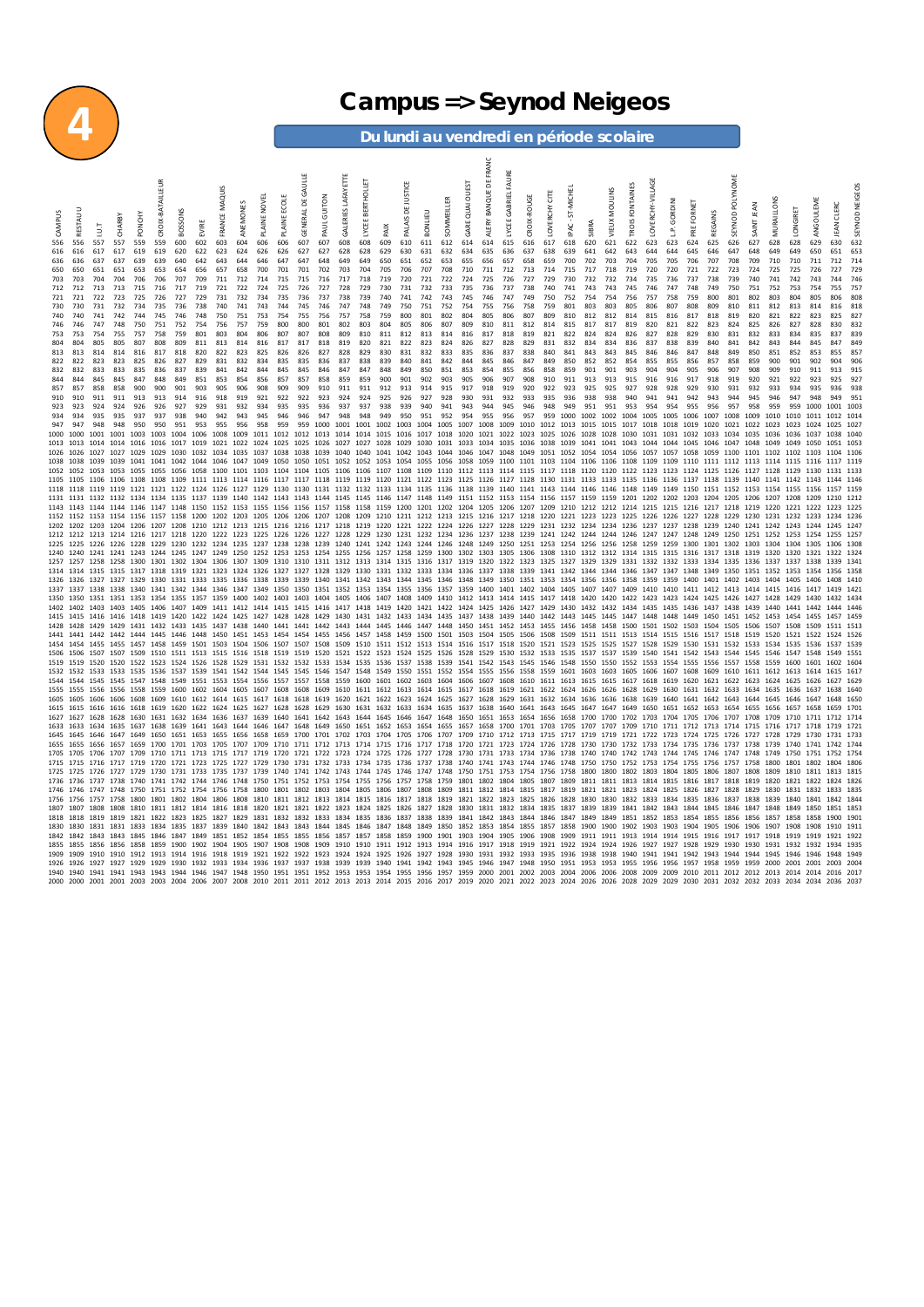

### **4 Seynod Neigeos => Campus**

#### **Samedi et vacances scolaires**

SEYNOD NEIGEOS JEAN CLERC ANGOULEME LONGIRET MURAILLONS SAINT JEAN SEYNOD POLYNOME REGAINS PRE FORNET L.P. GORDINI LOVERCHY‐VILLAGE TROIS FONTAINES VIEUX MOULINS SIBRA IPAC ‐ ST‐MICHEL LOVERCHY CITE CROIX‐ROUGE LYCEE GABRIEL FAURE ALERY BANQUE DE FRANC GARE QUAI SUD VAUGELAS BONLIEU PALAIS DE JUSTICE PAIX LYCEE BERTHOLLET GALERIES LAFAYETTE PAUL GUITON GENERAL DE GAULLE PLAINE ECOLE PLAINE NOVEL PLAINE FDELWEISS LEANDRE VAILLAT FRANCE MAQUIS EVIRE BOSSONS CROIX‐BATAILLEUR PONCHY CHARBY I.U.T RESTAU U CAMPUS 605 605 606 607 608 609 610 610 611 611 612 613 614 615 616 617 618 619 620 622 623 623 625 625 626 626 627 628 628 630 631 631 633 634 635 636 637 639 640 640 641 625 625 626 627 628 629 630 630 631 631 632 633 634 635 636 637 638 639 640 642 643 643 645 645 646 646 647 648 648 650 651 651 653 654 655 656 657 659 700 700 701 645 645 646 647 648 649 650 650 651 651 652 653 654 655 656 657 658 659 700 702 703 703 705 705 706 706 707 708 708 710 711 711 713 714 715 716 717 719 720 720 721 705 705 706 707 708 709 710 710 711 711 712 713 714 715 716 717 718 719 720 722 723 724 726 726 727 727 728 729 729 731 732 732 734 735 736 737 738 740 741 741 742 718 718 719 720 721 722 723 723 724 724 725 726 727 728 729 730 731 732 733 735 736 737 739 739 740 740 741 742 742 744 745 746 747 749 750 751 752 754 755 755 756 731 731 732 733 734 735 736 736 737 737 738 739 740 741 742 743 745 747 748 750 751 752 754 754 755 755 756 757 757 759 800 801 802 804 805 806 807 809 810 810 811 745 745 746 747 748 749 750 750 751 751 752 753 754 755 756 757 759 801 802 804 805 806 808 808 809 809 810 811 811 813 814 815 816 818 819 820 821 823 824 824 825 800 800 801 802 803 804 805 805 806 806 807 808 809 810 811 812 814 816 817 819 820 821 823 823 824 824 825 826 826 828 829 830 831 833 834 835 836 838 839 839 840 812 812 813 814 815 816 817 817 818 818 819 820 821 822 823 824 826 828 829 831 832 833 835 835 836 836 837 838 838 840 841 842 843 845 846 847 848 850 851 851 852 824 824 825 826 827 828 829 829 830 830 831 832 833 834 835 836 838 840 841 843 844 845 847 847 848 848 849 850 850 852 853 854 855 857 858 859 900 902 903 903 904 837 837 838 839 840 841 842 842 843 843 844 845 846 847 848 849 851 853 854 856 857 858 900 900 901 901 902 903 903 905 906 907 908 910 911 912 913 915 916 916 917 853 853 854 855 856 857 858 858 859 859 900 901 902 903 904 905 907 909 910 912 913 914 916 916 917 917 918 919 919 921 922 923 924 926 927 928 929 931 932 932 933 909 909 910 911 912 913 914 914 915 915 916 917 918 919 920 921 923 925 926 928 929 930 932 932 933 933 934 935 935 937 938 939 940 942 943 944 945 947 948 948 949 925 925 926 927 928 929 930 930 931 931 932 933 934 935 936 937 939 941 942 944 945 946 948 948 949 949 950 951 951 953 954 955 956 958 959 1000 1001 1003 1004 1004 1005 940 941 942 943 944 945 945 946 946 947 948 949 950 951 952 954 956 957 959 1000 1001 1003 1003 1003 1005 1007 1007 1007 1007 1010 1011 1012 1014 1015 1016 1017 1019 1020 1020 1021 957 957 958 959 1000 1001 1002 1002 1003 1003 1004 1005 1006 1007 1008 1009 1011 1013 1014 1016 1017 1018 1020 1020 1021 1022 1023 1024 1024 1026 1027 1028 1029 1031 1032 1033 1034 1036 1037 1037 1038 1014 1014 1015 1016 1017 1018 1019 1019 1020 1020 1021 1022 1023 1024 1025 1026 1028 1030 1031 1033 1034 1035 1037 1037 1038 1039 1040 1041 1041 1043 1044 1045 1046 1048 1049 1050 1051 1053 1054 1054 1055 1030 1030 1031 1032 1033 1034 1035 1035 1036 1036 1037 1038 1039 1040 1041 1042 1044 1046 1047 1049 1050 1051 1053 1053 1054 1055 1056 1057 1057 1059 1100 1101 1102 1104 1105 1106 1107 1109 1110 1110 1111 1045 1045 1046 1047 1048 1049 1050 1050 1051 1051 1052 1053 1054 1055 1056 1057 1059 1101 1102 1104 1105 1106 1108 1108 1109 1110 1111 1112 1112 1114 1115 1116 1117 1119 1120 1121 1122 1124 1125 1125 1126 1100 1100 1101 1102 1103 1104 1105 1105 1106 1106 1107 1108 1109 1110 1111 1112 1114 1116 1117 1119 1120 1121 1123 1123 1124 1125 1126 1127 1127 1129 1130 1131 1132 1134 1135 1136 1137 1139 1140 1140 1141 1115 1115 1116 1117 1118 1119 1120 1120 1121 1121 1122 1123 1124 1125 1126 1127 1129 1131 1132 1134 1135 1136 1138 1138 1139 1140 1141 1142 1142 1144 1145 1146 1147 1149 1150 1151 1152 1154 1155 1155 1156 1131 1131 1132 1133 1134 1135 1136 1136 1137 1137 1138 1139 1140 1141 1142 1143 1145 1147 1148 1150 1151 1152 1154 1154 1155 1156 1157 1158 1158 1200 1201 1202 1203 1205 1206 1207 1208 1210 1211 1211 1212 1146 1146 1147 1148 1149 1150 1151 1151 1152 1152 1153 1154 1155 1156 1157 1158 1200 1202 1203 1205 1206 1207 1209 1209 1210 1211 1212 1213 1213 1215 1216 1217 1218 1220 1221 1222 1223 1225 1226 1226 1227 1159 1159 1200 1201 1202 1203 1204 1204 1205 1205 1206 1207 1208 1209 1210 1211 1213 1215 1216 1218 1219 1220 1222 1222 1223 1224 1225 1226 1226 1228 1229 1230 1231 1233 1234 1235 1236 1238 1239 1239 1240 1214 1214 1215 1216 1217 1218 1219 1219 1220 1220 1221 1222 1223 1224 1225 1226 1228 1230 1231 1233 1234 1235 1237 1237 1238 1239 1240 1241 1241 1243 1244 1245 1246 1248 1249 1250 1251 1253 1254 1254 1255 1230 1230 1231 1232 1233 1234 1235 1235 1236 1236 1237 1238 1239 1240 1241 1242 1244 1246 1247 1249 1250 1251 1253 1253 1254 1255 1256 1257 1257 1259 1300 1301 1302 1304 1305 1306 1307 1309 1310 1310 1311 1245 1245 1246 1247 1248 1249 1250 1250 1251 1251 1252 1253 1254 1255 1256 1257 1259 1301 1302 1304 1305 1306 1308 1308 1309 1310 1311 1312 1312 1314 1315 1316 1317 1319 1320 1321 1322 1324 1325 1325 1326 1259 1259 1300 1301 1302 1303 1304 1304 1305 1305 1306 1307 1308 1309 1310 1311 1313 1315 1316 1318 1319 1320 1322 1322 1323 1324 1325 1326 1326 1328 1329 1330 1331 1333 1334 1335 1336 1338 1339 1339 1340 1314 1314 1315 1316 1317 1318 1319 1319 1320 1321 1321 1323 1324 1325 1326 1327 1329 1331 1332 1334 1335 1336 1338 1338 1339 1340 1341 1342 1342 1344 1345 1346 1347 1349 1350 1351 1352 1354 1355 1355 1356 1328 1328 1329 1330 1331 1332 1333 1333 1334 1335 1335 1337 1338 1339 1340 1341 1343 1345 1346 1348 1349 1350 1352 1352 1353 1354 1355 1356 1356 1358 1359 1400 1401 1403 1404 1405 1406 1408 1409 1409 1410 1341 1341 1342 1343 1344 1345 1346 1346 1347 1348 1348 1350 1351 1352 1353 1354 1356 1358 1359 1401 1402 1404 1406 1406 1407 1408 1409 1410 1410 1412 1413 1414 1415 1417 1418 1419 1420 1422 1423 1423 1424 1357 1357 1358 1359 1400 1401 1402 1402 1403 1404 1404 1406 1407 1408 1409 1410 1412 1414 1415 1417 1418 1420 1422 1422 1423 1424 1425 1426 1426 1428 1429 1430 1431 1433 1434 1435 1436 1438 1439 1439 1440 1414 1414 1415 1416 1417 1418 1419 1419 1420 1421 1421 1423 1424 1425 1426 1427 1429 1431 1432 1434 1435 1437 1439 1439 1440 1441 1442 1443 1443 1445 1446 1447 1448 1450 1451 1452 1453 1455 1456 1456 1457 1430 1430 1431 1432 1433 1434 1435 1435 1436 1437 1437 1439 1440 1441 1442 1443 1445 1447 1448 1450 1451 1453 1455 1455 1456 1457 1458 1459 1459 1501 1502 1503 1504 1506 1507 1508 1509 1511 1512 1512 1513 1445 1445 1446 1447 1448 1449 1450 1450 1451 1452 1452 1454 1455 1456 1457 1458 1500 1502 1503 1505 1506 1508 1510 1510 1511 1512 1513 1514 1514 1516 1517 1518 1519 1521 1522 1523 1524 1526 1527 1527 1528 1500 1500 1501 1502 1503 1504 1505 1505 1506 1507 1507 1509 1510 1511 1512 1513 1515 1517 1518 1520 1521 1523 1525 1525 1526 1527 1528 1529 1529 1531 1532 1533 1534 1536 1537 1538 1539 1541 1542 1542 1543 1515 1515 1516 1517 1518 1519 1520 1520 1521 1522 1522 1524 1525 1526 1527 1529 1530 1532 1534 1536 1537 1539 1541 1541 1542 1543 1544 1545 1545 1547 1548 1549 1550 1552 1553 1554 1555 1557 1558 1558 1559 1530 1530 1531 1532 1533 1534 1535 1535 1536 1537 1537 1539 1540 1541 1542 1544 1545 1547 1549 1551 1552 1554 1556 1556 1557 1558 1559 1600 1600 1602 1603 1604 1605 1607 1608 1609 1610 1612 1613 1613 1614 1545 1545 1546 1547 1548 1549 1550 1550 1551 1552 1552 1554 1555 1556 1557 1559 1600 1602 1604 1606 1607 1609 1611 1611 1612 1613 1614 1615 1615 1617 1618 1619 1620 1622 1623 1624 1625 1627 1628 1628 1629 1600 1600 1601 1602 1603 1604 1605 1605 1605 1607 1609 1610 1611 1612 1614 1615 1617 1619 1621 1622 1624 1626 1626 1626 1629 1630 1630 1630 1630 1634 1635 1637 1638 1639 1640 1642 1643 1644 1645 1640 1642 1643 1644 1643 164 1615 1615 1616 1617 1618 1619 1620 1620 1621 1622 1622 1624 1625 1626 1627 1629 1630 1632 1634 1636 1637 1639 1641 1641 1642 1643 1644 1645 1645 1647 1648 1649 1651 1653 1654 1655 1656 1658 1659 1659 1700 1630 1630 1631 1632 1633 1634 1635 1635 1636 1637 1637 1639 1640 1641 1642 1644 1645 1647 1649 1651 1652 1654 1656 1656 1657 1658 1659 1700 1700 1702 1703 1704 1706 1708 1709 1710 1711 1713 1714 1714 1715 1645 1645 1646 1647 1648 1649 1650 1650 1651 1652 1652 1654 1655 1656 1657 1659 1700 1702 1704 1706 1707 1709 1711 1711 1712 1713 1714 1715 1716 1718 1719 1720 1722 1724 1725 1726 1727 1729 1730 1730 1731 1700 1700 1701 1702 1703 1704 1705 1705 1706 1707 1707 1709 1710 1711 1712 1714 1715 1717 1719 1721 1722 1724 1726 1726 1727 1728 1729 1730 1731 1733 1734 1735 1737 1739 1740 1741 1742 1744 1745 1745 1746 1715 1715 1716 1717 1718 1719 1720 1720 1721 1722 1722 1724 1725 1726 1727 1729 1730 1732 1734 1736 1737 1739 1741 1741 1742 1743 1744 1745 1746 1748 1749 1750 1752 1754 1755 1756 1757 1759 1800 1800 1801 1730 1730 1731 1732 1733 1734 1735 1735 1736 1737 1737 1739 1740 1741 1742 1744 1745 1747 1749 1751 1752 1754 1756 1756 1757 1758 1759 1800 1801 1803 1804 1805 1807 1809 1810 1811 1812 1814 1815 1815 1816 1745 1745 1746 1747 1748 1749 1750 1750 1751 1752 1752 1754 1755 1756 1757 1759 1800 1802 1804 1806 1807 1809 1811 1811 1812 1813 1814 1815 1816 1818 1819 1820 1822 1824 1825 1826 1827 1829 1830 1830 1831 1800 1800 1801 1802 1803 1804 1805 1805 1806 1807 1807 1809 1810 1811 1812 1814 1815 1817 1819 1821 1822 1823 1825 1825 1826 1827 1828 1829 1830 1832 1833 1834 1836 1838 1839 1840 1841 1843 1844 1844 1845 1815 1815 1816 1817 1818 1819 1820 1820 1821 1822 1822 1824 1825 1826 1827 1829 1830 1832 1834 1836 1837 1838 1840 1840 1841 1842 1843 1844 1845 1847 1848 1849 1851 1853 1854 1855 1856 1858 1859 1859 1900 1830 1830 1831 1832 1833 1834 1835 1835 1836 1836 1837 1838 1839 1840 1841 1843 1844 1846 1848 1850 1851 1852 1854 1854 1855 1855 1856 1857 1857 1859 1900 1901 1903 1905 1906 1907 1908 1910 1911 1911 1912 1845 1845 1846 1847 1848 1849 1850 1850 1851 1851 1852 1853 1854 1855 1856 1858 1859 1901 1903 1905 1906 1907 1909 1909 1910 1910 1911 1912 1912 1914 1915 1916 1918 1920 1921 1922 1923 1925 1926 1926 1927 1904 1904 1905 1906 1907 1908 1909 1909 1910 1910 1911 1912 1913 1914 1915 1916 1917 1919 1920 1922 1923 1924 1926 1926 1927 1927 1928 1929 1929 1931 1932 1933 1935 1937 1938 1939 1940 1942 1943 1943 1944 1924 1924 1925 1926 1927 1928 1929 1929 1930 1930 1931 1932 1933 1934 1935 1936 1937 1939 1940 1942 1943 1944 1946 1946 1947 1947 1948 1949 1949 1951 1952 1953 1954 1956 1957 1958 1959 2001 2002 2002 2003 1940 1940 1941 1942 1943 1944 1945 1945 1946 1946 1947 1948 1949 1950 1951 1952 1953 1954 1955 1957 1958 1959 2001 2001 2002 2002 2003 2004 2004 2006 2007 2008 2009 2011 2012 2013 2014 2016 2017 2017 2018 1957 1957 1958 1959 2000 2001 2002 2002 2003 2003 2004 2005 2006 2007 2008 2009 2010 2011 2012 2014 2015 2016 2018 2018 2019 2019 2020 2021 2021 2023 2024 2025 2026 2028 2029 2030 2031 2033 2034 2034 2035